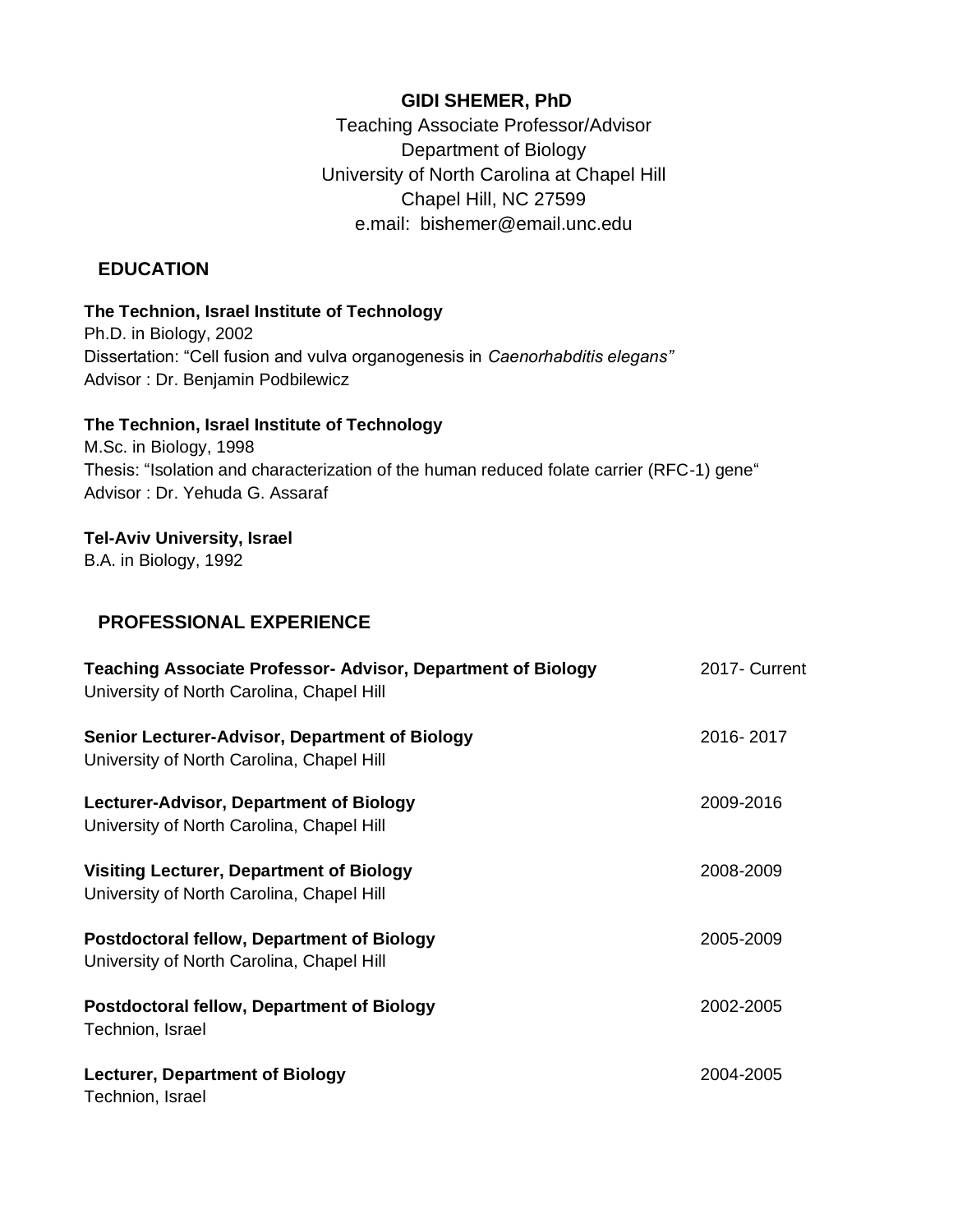## **OTHER PROFESSIONAL EXPERIENCE**

| Faculty mentor to GlaxoSmithKline (GSK) transfer scholars                                                  | 2019- current |
|------------------------------------------------------------------------------------------------------------|---------------|
| <b>Abbey Fellow</b><br>http://abbeyfellows.unc.edu/                                                        | 2016-2021     |
| Director of the SMART summer research program<br>University of North Carolina, Chapel Hill                 | 2013-current  |
| <b>Summer School Administrator for the Biology Department</b><br>University of North Carolina, Chapel Hill | 2012          |
| Director of Undergraduate Research in Biology<br>University of North Carolina, Chapel Hill                 | 2010-current  |
| Founder and Director of the Biology Peer Tutoring program<br>University of North Carolina, Chapel Hill     | 2010-2017     |

## **HONORS**

## **Teaching and Advising Honors**

| Keynote address- Phi Beta Kappa induction ceremony                 | 2020 |
|--------------------------------------------------------------------|------|
| Chapman Family award for excellence in undergraduate teaching, UNC | 2019 |
| A Campus-wide, student-nominated, committee chosen award           |      |
| The Class of 1996 Award for Advising Excellence                    | 2018 |
| A Campus-wide, student-nominated, committee chosen award           |      |
| Tanner award for excellence in undergraduate teaching, UNC         | 2016 |
| A Campus-wide, student-nominated, committee chosen award           |      |
| Biology Department Instructor of the Year, UNC                     | 2015 |
| A student nominated/chosen award                                   |      |
| Spirit of Inquiry Award, Pope Foundation for Higher Education      | 2013 |
| A statewide, student-nominated, committee chosen award             |      |
| Biology Department Instructor of the Year, UNC                     | 2013 |
| A student nominated/chosen award                                   |      |
| National Outstanding New Advising Faculty Award, NACADA            | 2012 |
| A nationwide, committee chosen award                               |      |
| The Class of 1996 Award for Advising Excellence                    | 2011 |
| A Campus-wide, student-nominated, committee chosen award           |      |
| Best Lecturer Award of the Technion, Technion, Israel              | 2005 |
| A Campus-wide, student-nominated, committee chosen award           |      |
| Teaching Assistant Technion Award, Technion, Israel                | 2002 |
| Teaching Assistant Faculty Award, Technion, Israel                 | 2001 |
| Teaching Assistant Award, Technion, Israel                         | 2000 |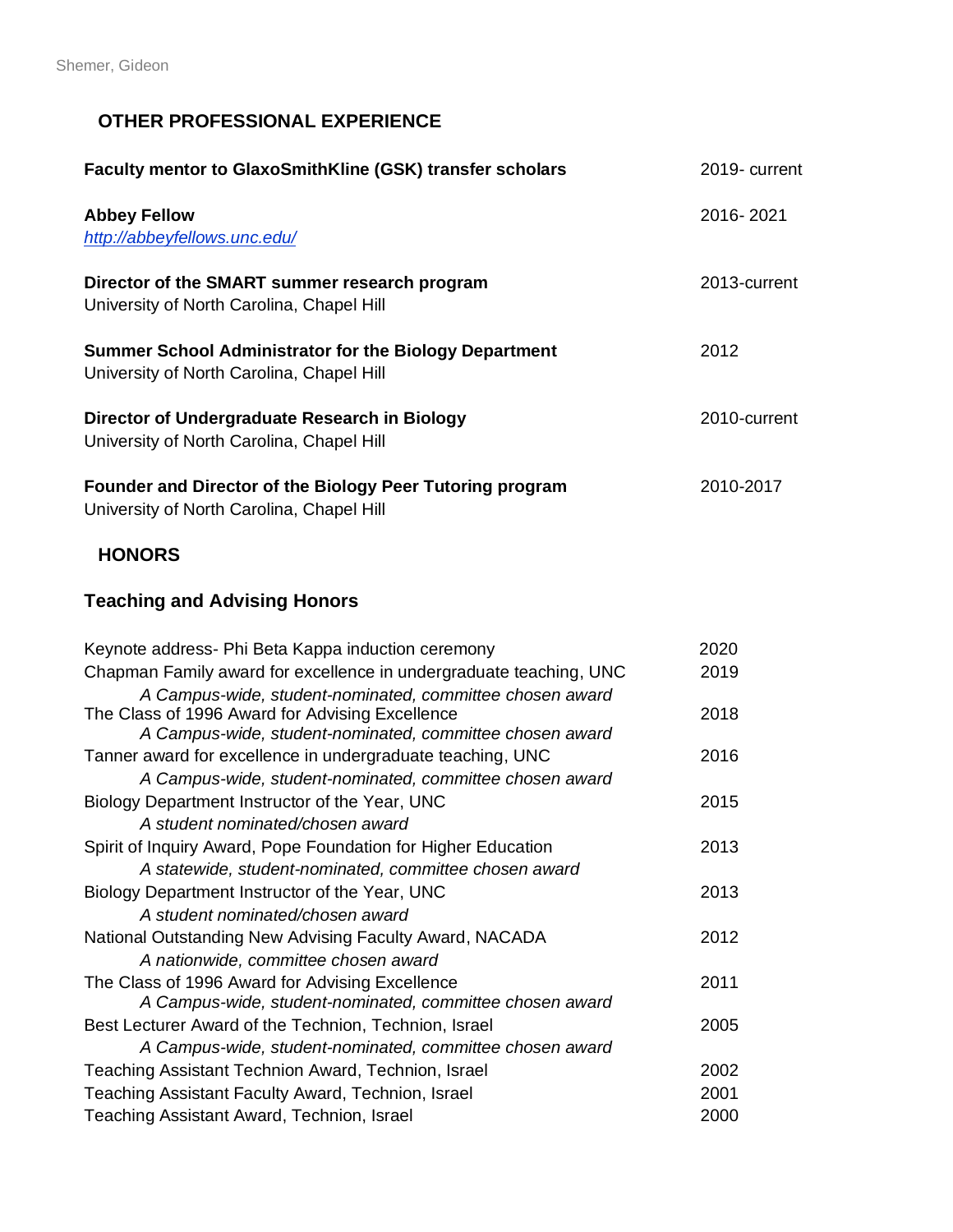### Shemer, Gideon

### **Research Honors**

| Pagano Award for best paper by a UNC postdoctoral fellow, UNC      | 2012 |
|--------------------------------------------------------------------|------|
| The Teva Prize for a Young Scientist, Society of BMB, Israel       | 2003 |
| Participation in the Israel delegation to the Lindau Nobel meeting | 2003 |
| Landau Award for Outstanding PhD Students, Israel                  | 2000 |
| The Gutwirth Award for Outstanding PhD Students, Israel            | 2000 |

## **TEACHING and ADVISING ACTIVITIES**

# **Biology Faculty Advisor**

| Advising 2800 majors (including more than 1000 annual individual advising<br>contact sessions), organizing info session, workshops, and running a listserv<br>Leading the Biology summer advising orientations | 2009-current  |
|----------------------------------------------------------------------------------------------------------------------------------------------------------------------------------------------------------------|---------------|
| <b>Instructor</b>                                                                                                                                                                                              |               |
| <b>Biology 252, Human Anatomy and Physiology</b>                                                                                                                                                               | 2009-current  |
| (250 students each semester)                                                                                                                                                                                   |               |
| Department of Biology, University of North Carolina, Chapel Hill                                                                                                                                               |               |
| <b>Biology 202, Molecular Biology and Genetics</b>                                                                                                                                                             | 2009- current |
| (250 students every other semester)                                                                                                                                                                            |               |
| Department of Biology, University of North Carolina, Chapel Hill                                                                                                                                               |               |
| <b>Biology 445, Cancer Biology</b>                                                                                                                                                                             | 2009- current |
| (35 students every other semester)                                                                                                                                                                             |               |
| Department of Biology, University of North Carolina, Chapel Hill                                                                                                                                               |               |
| Biology 395H, Honors Research in Biology                                                                                                                                                                       | 2010-current  |
| (15-18 students each semester)                                                                                                                                                                                 |               |
| Department of Biology, University of North Carolina, Chapel Hill                                                                                                                                               |               |
| <b>Biology 296, Directed Reading</b>                                                                                                                                                                           | 2010          |
| (1student)                                                                                                                                                                                                     |               |
| Department of Biology, University of North Carolina, Chapel Hill                                                                                                                                               |               |
| <b>Biology 205, Cell and Developmental Biology</b>                                                                                                                                                             | 2008          |
| (200 students)                                                                                                                                                                                                 |               |
| Department of Biology, University of North Carolina, Chapel Hill                                                                                                                                               |               |
| <b>Biology 069, Developmental Biology</b>                                                                                                                                                                      | 2004          |
| (50 students)                                                                                                                                                                                                  |               |
| Department of Biology, Technion, Israel                                                                                                                                                                        |               |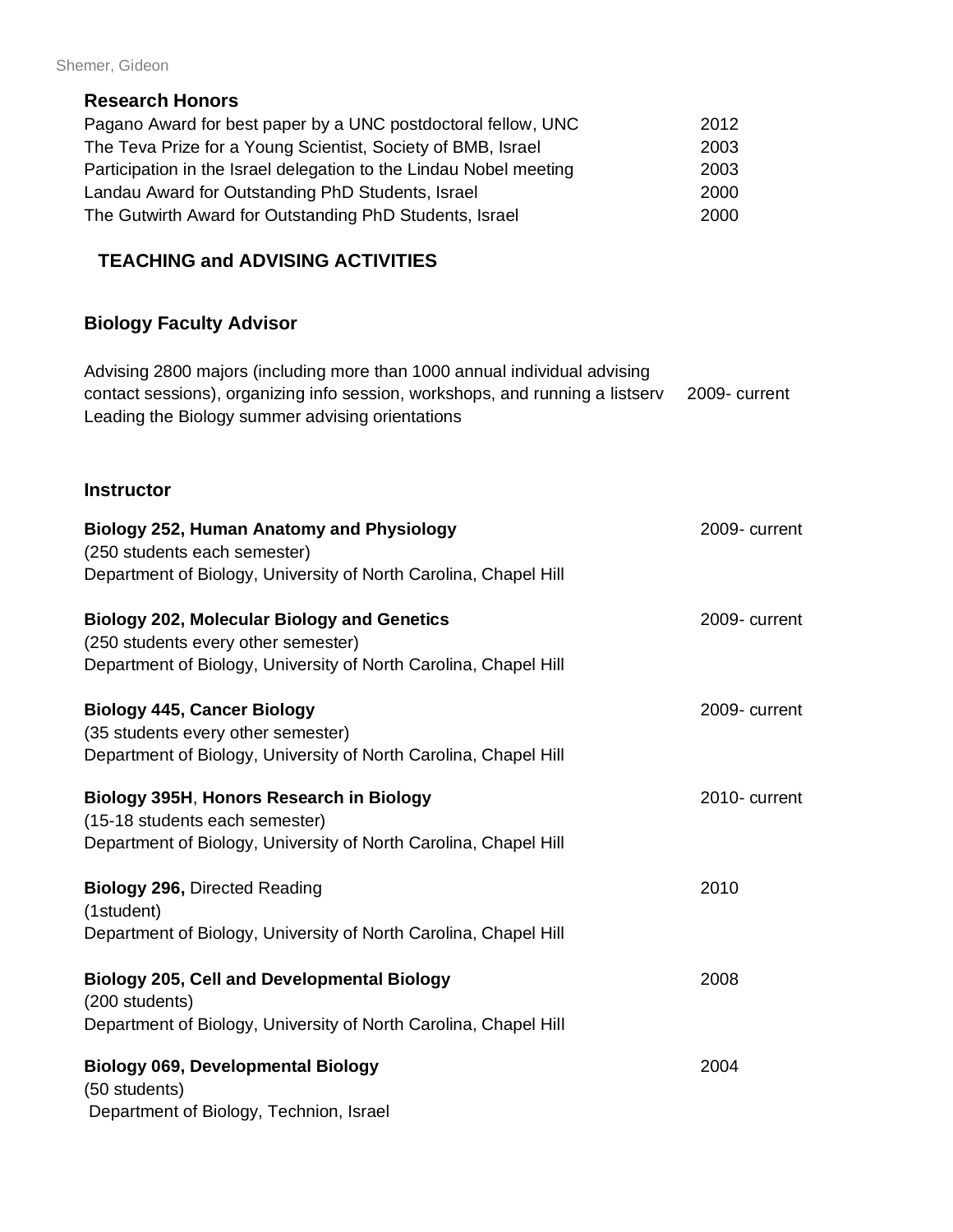### **PROFESSIONAL SERVICE**

# **Department Service**

| <b>Chairing- Reappointment committee for Teaching Assistant Professor</b> | 2022          |
|---------------------------------------------------------------------------|---------------|
| <b>Chairing-Biology Curriculum Reform</b>                                 | 2019- current |
| <b>Coordinator of the Biology Student-Faculty Forum</b>                   | 2018- current |
| <b>Coordinator of the Bio Ambassadors Program</b>                         | 2018-current  |
| <b>Chairing-Biology Teaching awards Committee</b>                         | 2015-current  |
| <b>Undergraduate Research Honors Awards Committee</b>                     | 2015-current  |
| <b>Biology Website</b>                                                    | 2015-current  |
| Responsible for the undergraduate section of the website                  |               |
| <b>Biology STEM Lecturer search committees (4 total)</b>                  | 2012-2020     |
| <b>Organizer of Biology Academic days</b>                                 | 2010-current  |
| Meet and organize departmental lab tours to science prospective students  |               |
| <b>Student Services Manager search committee</b>                          | 2010          |
| <b>Biology Department Undergraduate Studies Committee</b>                 | 2009-current  |
| The group advises the faculty on undergraduate policies. Approves courses |               |
| <b>Biology Department Advising Committee</b>                              | 2009-current  |
| <b>Biology Department Graduation Committee</b>                            | 2009-current  |
| Help organize event for 500 students and their families, prepare program  |               |
| <b>Faculty sponsor for Undergraduate Research students</b>                | 2009-current  |
| Sponsor 3-6 students every year. Support their research in non-           |               |
| departmental labs and evaluate their papers                               |               |

## **University Service- Committees**

| <b>UNC Transfer Student Success Committee</b>                        | 2020-current |
|----------------------------------------------------------------------|--------------|
| <b>UNC General Education Curriculum Implementation-Transfer</b>      | 2019-2020    |
| <b>UNC General Education Curriculum Reform-Transfer</b>              | 2018         |
| <b>Search committee- University Registrar</b>                        | 2017         |
| <b>Independent Studies Task Force</b>                                | 2017         |
| Revisited and provided recommendations on the university policy      |              |
| <b>QEP 2016 (quality enhancement plan)</b>                           | 2016-2017    |
| Lead the undergraduate research team                                 |              |
| <b>UNC Education Policy committee</b>                                | 2012-2019    |
| Advisory to the Faculty Council on educational policy issues         |              |
| <b>UNC Classroom Modernization Advisory Group</b>                    | 2011-2022    |
| Set recommendations to optimize classrooms for educational needs     |              |
| <b>UNC Transfer Student Success Committee</b>                        | 2010-2013    |
| Set recommendations to promote success of incoming transfer students |              |
| <b>Search committee- Advising Senior Assistant Dean</b>              | 2012         |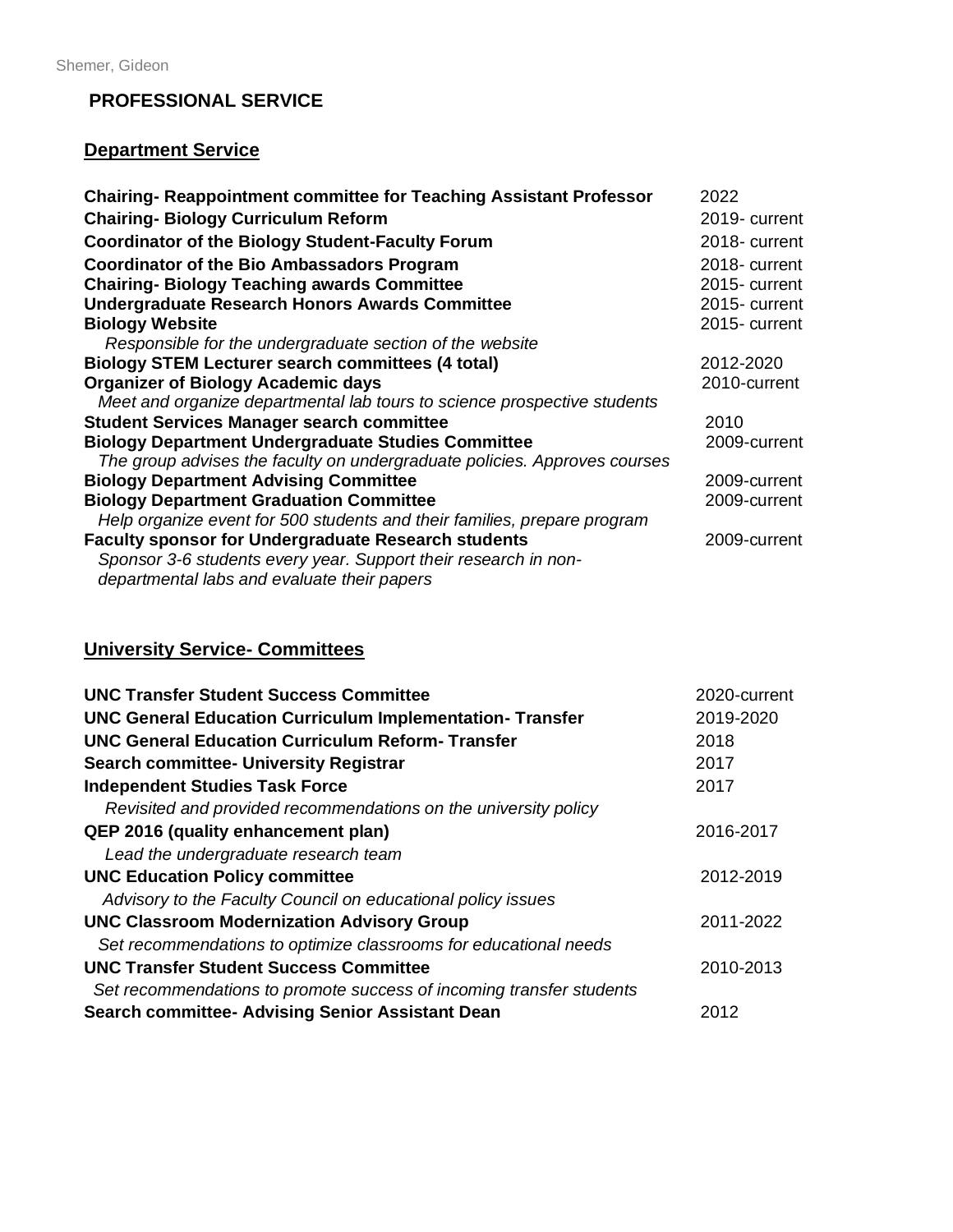## **Other University Service Activities**

| More-Than-Just-A-Major summer sessions for incoming students<br><b>UNC- Office for Undergraduate Research Advisory Board</b><br>Provides guidance to the Associate Dean of the OUR | 2018-current<br>2014-current |
|------------------------------------------------------------------------------------------------------------------------------------------------------------------------------------|------------------------------|
| <b>Faculty Advisor to Carolina Scientific student organization</b>                                                                                                                 | 2014-2021                    |
| Advised the students who run Carolina Scientific, UNC's premier<br>research magazine                                                                                               |                              |
| <b>C-STEP Scholars mentor</b>                                                                                                                                                      | 2013-current                 |
| Serves as a one-on-one mentor for 5 students per year in this program                                                                                                              |                              |
| <b>Carolina Firsts advocate</b>                                                                                                                                                    | 2013-current                 |
| Provides advocacy for first generation college students                                                                                                                            |                              |
| <b>Covenant Scholars mentor</b>                                                                                                                                                    | 2012-current                 |
| Serves as a one-on-one mentor for 15 students per year in this program                                                                                                             |                              |
| <b>UNC Transfer Student Living-Learning Community Advisory Board</b>                                                                                                               | 2010-2012                    |
| Advised on the design and development of the first transfer LLC                                                                                                                    |                              |
| <b>UNC HHMI-FSC research Advisory Board</b>                                                                                                                                        | 2010-2014                    |
| Advised on the design and development of the summer research program<br>for covenant scholars. Played active role in the annual selection process                                  |                              |
|                                                                                                                                                                                    |                              |
| <b>UNC Explore Carolina/Admitted students Day Program</b><br>Conducts group meetings with prospective science students                                                             | 2009-current                 |

## **LEADERSHIP IN TEACHING**

| <b>Faculty Showcase, Center for Faculty Excellence</b>                                                                                  | 2021      |
|-----------------------------------------------------------------------------------------------------------------------------------------|-----------|
| Presented "Writing higher order questions is correlated with higher                                                                     |           |
| order performance."                                                                                                                     |           |
| <b>Biology Department, Haifa University, Israel</b>                                                                                     | 2018-2019 |
| Delivered workshops on modern teaching approaches to a curriculum                                                                       |           |
| committee and faculty and instructors                                                                                                   |           |
| <b>AAU STEM project</b>                                                                                                                 | 2014-2018 |
| Mentoring research faculty in implementing evidence-based teaching                                                                      |           |
| practices in large courses                                                                                                              |           |
| <b>Psychology Department</b>                                                                                                            | 2014      |
| Designed and conducted a workshop on PeerWise and active learning                                                                       |           |
| <b>Biology Department</b>                                                                                                               | 2013      |
| Designed and conducted a workshop with colleagues geared towards                                                                        |           |
| implementation of active learning in the classroom                                                                                      |           |
| <b>Faculty Showcase, Center for Faculty Excellence</b>                                                                                  | 2012      |
| Presented "Let the Teach themselves- using PeerWise in your class"                                                                      |           |
| <b>Reinvention Center National Conference, Washington DC</b><br>Represented UNC in the Writing To Learn in the STEM discipline workshop | 2010      |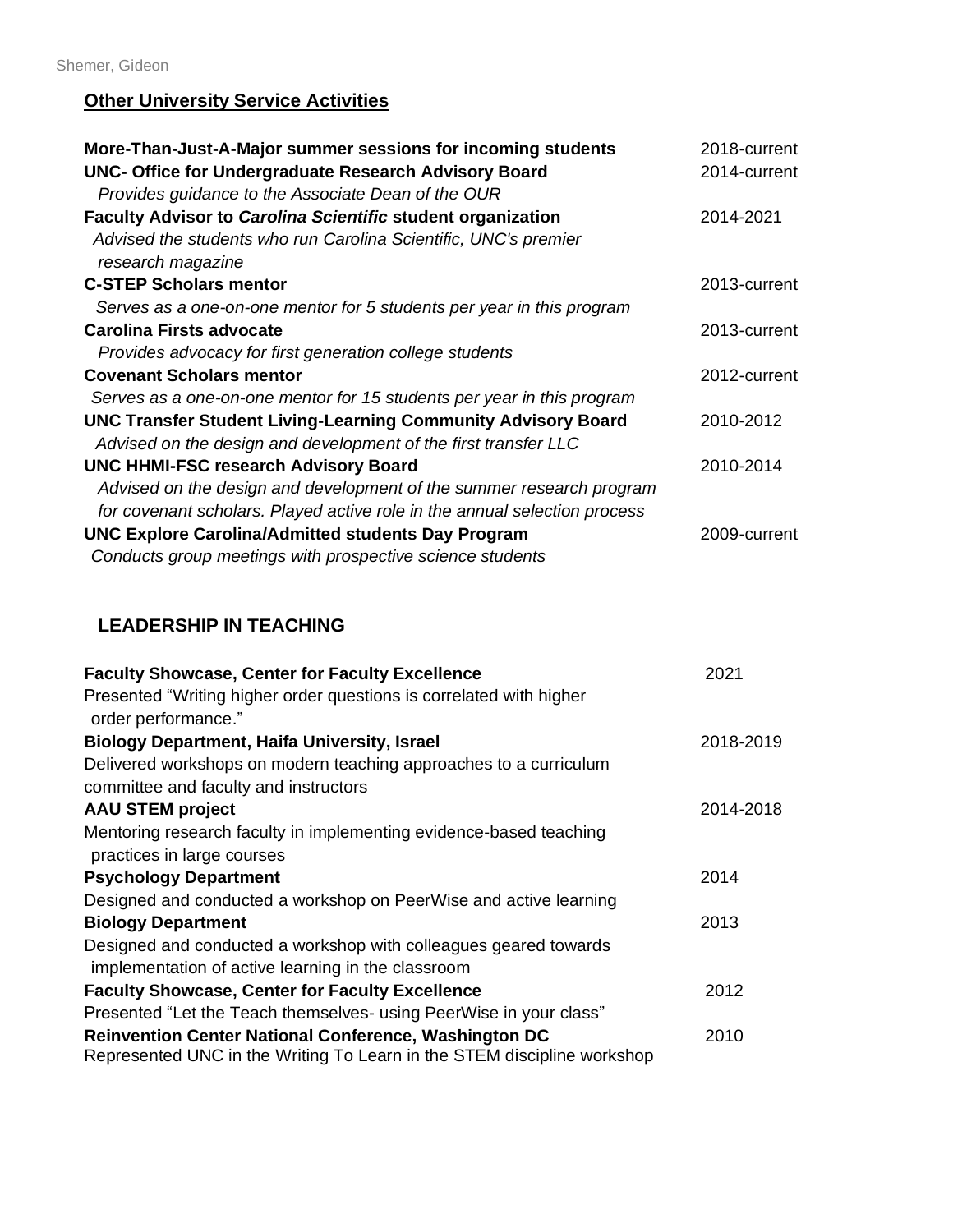## **GRANTS AND FELLOWSHIPS**

| NSF-NCLASMAP (\$32,000/ year; involved in the grant writing as the director of SMART) 2019-2024 |           |
|-------------------------------------------------------------------------------------------------|-----------|
| Human Frontier Science Program (HFSP) Long-term Postdoctoral Fellowship                         | 2005-2008 |
| <b>Cottrell Postdoctoral Fellowship</b>                                                         | 2005-2007 |
| The Israel Science Foundation Grant (Co-investigator and author of the grant)                   | 2004-2005 |

### **PUBLICATIONS**

#### **Research Papers**

- **<sup>1</sup>**Roh-Johnson M., **<sup>1</sup>Shemer G**., Higgins CD., McClellan JH., Tulu US., Gao L., Betzig E., Kiehart DP., Werts AD., Goldstein B. Triggering a Cell Shape Change by Exploiting Pre-Existing Actomyosin Contractions (2012) *Science* 335(6073):1232-5. [A "Must Read" by The Faculty of 1000]
- Sawyer J., Glass S., Li T., **Shemer G**., White ND. , Starostina NG., Kipreos ET., Jones CD., Goldstein B. Overcoming Redundancy: an RNAi Enhancer Screen for Morphogenesis Genes in *C. elegans* (2011) *Genetics 188: 549-56*
- Suissa M., Hall DH., Treinin M, **<sup>2</sup>Shemer G.,** <sup>2</sup>Podbilewicz B. The fusogen EFF-1 controls sculpting of mechanosensory dendrites (2010) *Science* 328: 1285–88 [A "Must Read" by The Faculty of 1000]
- [Podbilewicz B., Leikina E., Sapir A., Valansi C., Suissa M.,](http://www.ncbi.nlm.nih.gov/entrez/query.fcgi?db=pubmed&cmd=Retrieve&dopt=AbstractPlus&list_uids=17011487&query_hl=1&itool=pubmed_docsum) **Shemer G**., Chernomordik LV. The *C. elegans* developmental fusogen EFF-1 mediates homotypic fusion in heterologous cells and in vivo (2006) *Dev Cell* 11: 471-81 [Recommended by The Faculty of 1000; Editor's choice in Science 314(2006)].
- Cassata G., **Shemer G.,** Morandi P., Donhauser R., Podbilewicz B., Baumeister R. *ceh-16/engrailed* compartmentalizes the epidermis of the roundworm *Caenorhabditis elegans* (2005) *Development* 132: 739-49 [Recommended by The Faculty of 1000]
- **<sup>1</sup>Shemer G**., <sup>1</sup> Suissa M, Kolotuev I., Nguyen KCQ., Hall DH., Podbilewicz B. EFF-1 is sufficient to initiate and execute tissue-specific cell fusion in *C. elegans.* (2004) *Curr Biol* 14 :1587-1591 [Recommented by The Faculty of 1000; Previewed in Curr. Biol. 15 (2005); Editor's choice in Science 305(2004)]
- **Shemer G.** and Podbilewicz B. LIN –39/Hox triggers cell division and represses EFF-1/Fusogen- dependent vulval cell fusion (2002) *Genes&Development* 16: 3136-3141 [Recommended by The Faculty of 1000]
- **<sup>1</sup>**Mohler WA., **<sup>1</sup>Shemer G**., del Campo JJ., Valansi C., Opoku-Serebuoh E., Scranton V., Assaf N., White JG., Podbilewicz B. The type I membrane protein EFF-1 is essential for developmental cell fusion (2002) *Dev Cell* 2: 355-62 [A "Must Read" by The Faculty of 1000; Previewed in Curr. Biol. 12 (2002)]
- **Shemer G**., Kishore R. and Podbilewicz B. Ring formation drives invagination of the vulva in *C. elegans*: Ras, cell fusion and cell migration determine structural fates (2000) *Dev Biol* 221: 233-248